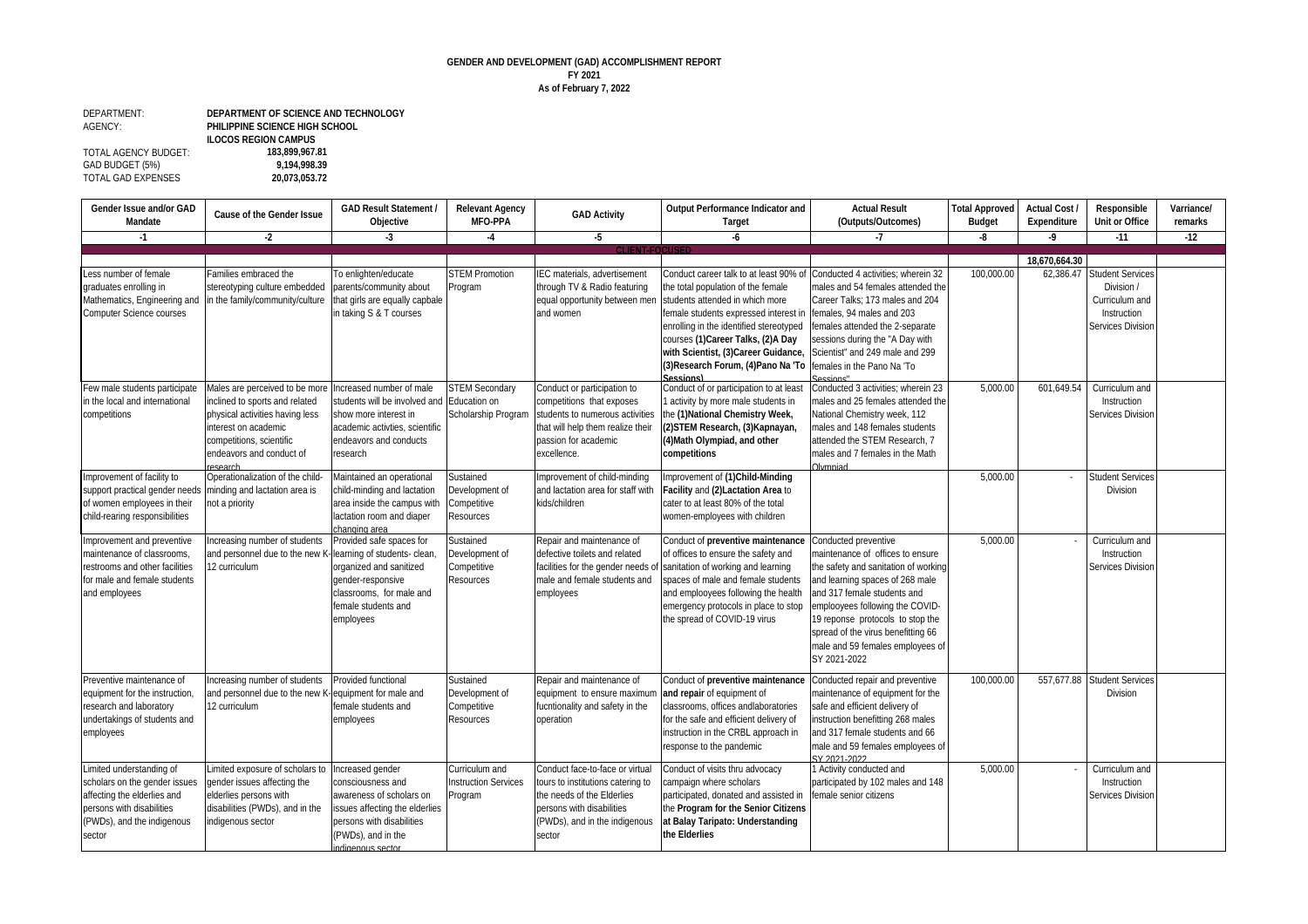| Not adept at gender-sensitive<br>strategies and methods in<br>teaching and learning Science<br>Mathematics, and Engineering       | Teaching strategies and lesson<br>plans are not gender-sensitive<br>in addresing students issues<br>and concerns in S&T                                                     | Developed teaching and<br>earning modules that<br>support mainstreaming of<br>gender perspectives in an<br>academic gender-sensitive<br>academic program     | Provision of Special<br>Science Secondary<br>Education | Conduct of gender-sensitive<br>classes to students using the<br>CRBL approach (Curricuclum<br>for Blended and Remote<br>Learning) in response to the<br>pandemic                           | Delivery of instruction using the<br><b>CRBL approach producing learning</b><br>materials that are gender sensitive<br>and provision of other services in<br>support to instruction (instructional<br>supplies ands modules, internet<br>connectivity, laboratory supplies,<br>and books) for the new normal set-up 2021-2022) and 268 males and<br>in education | Created, reproduced and delivered<br>eaching, learning and evaluation<br>materials for the implementation of<br>the Curriculum for Remote and<br>Blended Learning (CRBL) as a<br>response to the pandemic wherein<br>249 males and 299 femlaes (SY<br>317 females (SY 2020-2021) were | 5.000.000.00 | 3,501,167.77  | Finance and<br>Administrative<br>Division                 |                        |
|-----------------------------------------------------------------------------------------------------------------------------------|-----------------------------------------------------------------------------------------------------------------------------------------------------------------------------|--------------------------------------------------------------------------------------------------------------------------------------------------------------|--------------------------------------------------------|--------------------------------------------------------------------------------------------------------------------------------------------------------------------------------------------|------------------------------------------------------------------------------------------------------------------------------------------------------------------------------------------------------------------------------------------------------------------------------------------------------------------------------------------------------------------|---------------------------------------------------------------------------------------------------------------------------------------------------------------------------------------------------------------------------------------------------------------------------------------|--------------|---------------|-----------------------------------------------------------|------------------------|
| imited access of male and<br>female students coming from<br>various types of communities<br>Region 1 on quality STEM<br>education | Inadequate government suppor<br>reaching the various DepEd<br>(private and public) schools in<br>Region 1 due to proximity                                                  | Equal access of male and<br>female students of PSHS<br>IRC on quality education in<br>S&T                                                                    | Provision of Special<br>Science Secondary<br>Education | Implementation of the<br>Scholarship Program to male<br>and female scholars based on<br>their family's socio-economic<br>status                                                            | Provision of equal opportunity and<br>access for male and female scholars<br>in the administration of the PSHSS<br>Sscholarship program                                                                                                                                                                                                                          | Provided an equal opportunity and<br>access for scholars in the<br>implementation of the Scholarship<br>Program to 249 males and 299<br>females enrolles of SY 2021-2022<br>and 268 males and 317 female<br>enrollees of SY 2020-2021 based<br>on their socio-economic status         | 50.000.00    | 12,402,200.00 | Curriculum and<br>Instruction<br><b>Services Division</b> | no expenses<br>incured |
| Limited knowledge of male and<br>female NCE-RACE qualifiers<br>and their parents on the<br>school's services and policies         | Minimal information provided to<br>qualifiers during the interview<br>and enrolment                                                                                         | Increased awareness and<br>equal access of male and<br>female NCE-RACE qualifiers<br>and their parents on the<br>school's services and<br>policies           | Student Support<br>Services                            | Conduct an Orientation<br>Program for both male and<br>female students and their<br>parents                                                                                                | Conduct of orientation program like<br>(1) Pre-enrolment orientation,<br>(2) Camp-In Orientation, (3) CRBL<br>Policies Orientation, or<br>(4) Homeroom Orientation for Grade<br>students and lateral enrollees and<br>also to the Grade 8-12 Scholars                                                                                                            | 3 activities were conducted<br>wherein 51 males and 58 female<br>students attended the Pre-<br>Enrolment orientation, 268 males<br>and 317 females attended the<br>CRBL Policy Orientation and 268<br>males and 317 females attended<br>he Homeroom orientation                       | 50,000.00    | 14,310.80     | Curriculum<br>Instruction<br>Division                     |                        |
| esser involvement of parent<br>fathers on attending to the<br>academic and non-academic<br>matters concerning the<br>students     | Fathers are preoccupied with<br>their careers (i.e Doctors,<br>Lawyers, Businesmen) while<br>mothers are perceived as more<br>skilled in handling school<br>related matters | Increased involvement and<br>participation of parent-fathers Services<br>in school activities                                                                | Student Support                                        | <b>Conduct a Parenting Seminars</b><br>with more emphasis on equal<br>responsibility of mothers and<br>fathers in giving assistance and<br>quidance to their child                         | Conduct of seminar on Effective<br>Parenting: Understanding<br><b>Adolescents and Gender Issues</b><br><b>Affecting them</b>                                                                                                                                                                                                                                     | 47 males and 63 female parents of<br>the grade 7 and lateral students<br>have attended the webinar on<br>Parenting the Gen Z                                                                                                                                                          | 60,000.00    |               | 12,000.00 Student Services<br>Division                    |                        |
| Possible occurrence of bullying<br>(including online bullying)<br>cases in the school                                             | Limited awareness of students<br>parents and employees about<br>the anti-bullying and child<br>protection policies                                                          | ncreased level of<br>consciousness among male<br>and female students, parents<br>and emp[loyees about<br>bullying and its negative<br>impacts to the victims | Student Support<br>Services                            | Conduct seminars on anti-<br>bullying including online bullying<br>to male and female students.<br>parents and employees                                                                   | Conduct of seminars for students<br>parents and employees on (1)RA<br>10627-Anti-bullying including<br>online bullying, and (2)Cancel<br><b>Culture and Public Shaming as a</b><br>form Violence                                                                                                                                                                 | Parenting in the New Normal was<br>conducted, attended by 52 male<br>and 58 female students where safe<br>space act was included in the<br>sessions                                                                                                                                   | 100,000.00   |               | <b>Student Service</b><br>Division                        |                        |
| Possible occurrence of<br>violence against the students,<br>female employees and their<br>children                                | As mandated by Law                                                                                                                                                          | Capacitate the students,<br>parents, female employees<br>and their children of reporting<br>and protection policies in<br>place                              | <b>Student Support</b><br>Services                     | Conduct seminars on anti-<br>VAWC to male and female<br>students, parents and<br>employees                                                                                                 | Conduct of seminars for students<br>parents and employees on RA 9262-<br>Anti-Violence Against Women and<br>Children                                                                                                                                                                                                                                             | Conducted the observance of 18-<br>Day Campaign to End Violence,<br>various activities were participated<br>by the male and female students<br>and were given prizes for their<br>commendable outputs                                                                                 |              |               |                                                           |                        |
| Lesser number of female<br>Grade 6 pupils applying and<br>passing the National<br><b>Competitive Examination (NCE</b><br>RACE)    | Female pupils are perceived to<br>have lower performance in<br>Science, Mathematics and<br><b>Technology subjects</b>                                                       | Increase the number of<br>female applicants and<br>passers of the NCE-RACE<br>who will ultimately accept the<br>scholarship from PSHS IRC                    | <b>STEM Promotional</b><br><b>Activities</b>           | Conduct of a learning<br>enhancement program for the<br>elementary (private and public)<br>pupils providing learning<br>materials and activities in<br>Science, Mathematics and<br>English | Conduct of learning enhancement<br>program like (1) Eureka Science<br>Camp, (2)Adopt-a-School Program<br>Tulong Dunong, (3)"Ading Ko"<br>Program, and (4)"Pinnasiriban" for<br>elmentary pupils in the region who will provinces of Ilocos Region<br>become prospect NCE-RACE<br>examinees/passers                                                               | Virtual Pisay Pinnasiriban was<br>participated by 10 males and 5<br>females, while 105 males and 192<br>females have attended the STEM<br>wizards coming from the 4                                                                                                                   | 800,000.00   | 259,930.00    | Curriculum,<br>Instruction<br><b>Services Division</b>    |                        |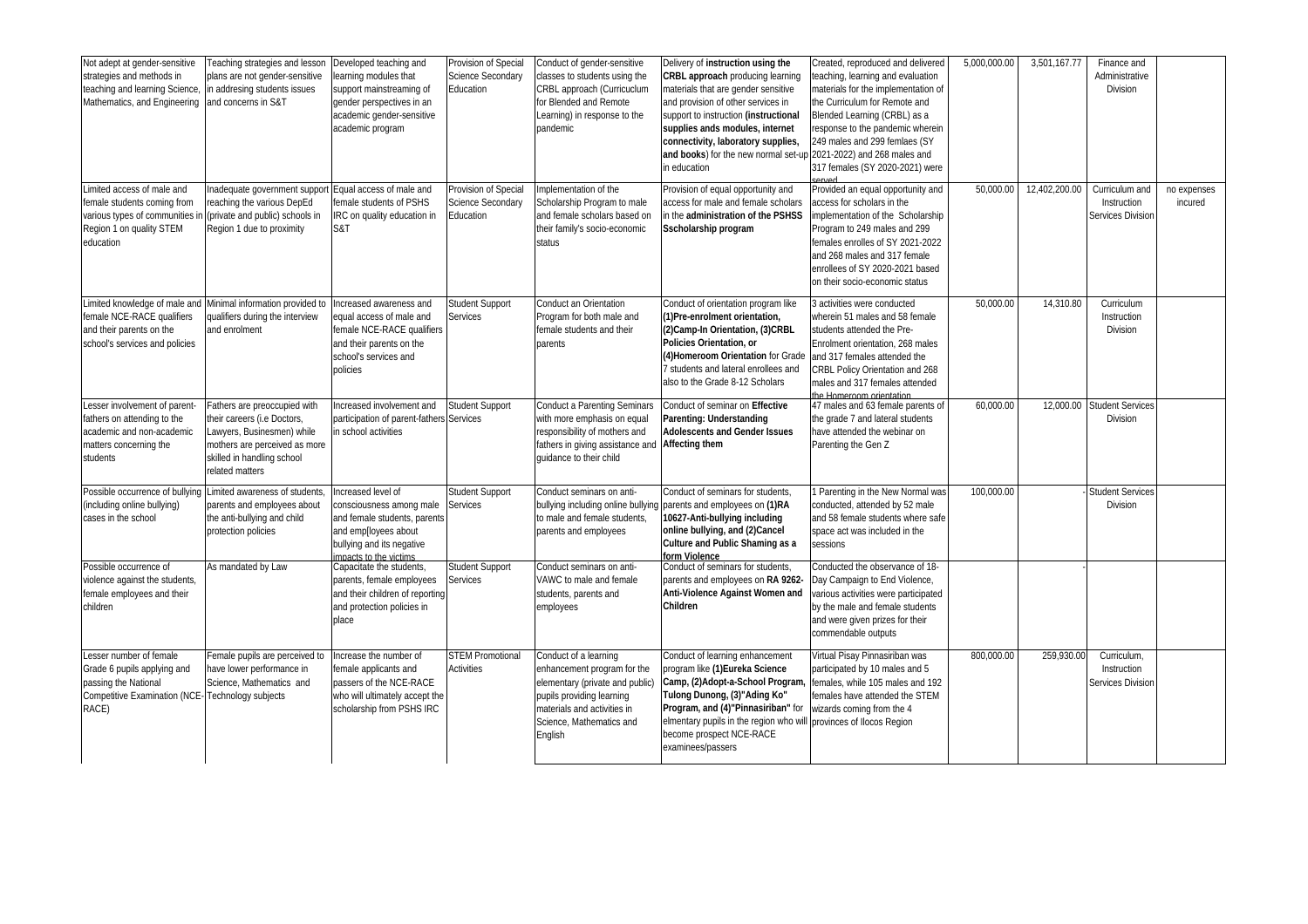|                                                                                                                                                           |                                                                                             |                                                                                                                                                      |                                    | Conduct of teacher trainings<br>and seminars for the (private<br>school teachers in Science,<br>Mathematics and English                           | Conduct of training/seminar program<br>for teachers in the <b>Project TEACH</b> on virtually and attended by 38 males<br>and public) elementary and high skills and technologies useful for the<br>new normal in education delivery                                                                                                                              | Project TEACH was conducted<br>and 126 female participants from<br>acroos the region                                                                                                                                                                                                                                           | 200,000.00 |           | Curriculum,<br>Instruction<br>Services Division |                        |
|-----------------------------------------------------------------------------------------------------------------------------------------------------------|---------------------------------------------------------------------------------------------|------------------------------------------------------------------------------------------------------------------------------------------------------|------------------------------------|---------------------------------------------------------------------------------------------------------------------------------------------------|------------------------------------------------------------------------------------------------------------------------------------------------------------------------------------------------------------------------------------------------------------------------------------------------------------------------------------------------------------------|--------------------------------------------------------------------------------------------------------------------------------------------------------------------------------------------------------------------------------------------------------------------------------------------------------------------------------|------------|-----------|-------------------------------------------------|------------------------|
|                                                                                                                                                           |                                                                                             |                                                                                                                                                      |                                    |                                                                                                                                                   | Conduct of NCE-RACE caravan Conduct of NCE caravan/campaign<br>in the region following the new normal<br>setting due to travel restrictions<br>caused by the pandemic                                                                                                                                                                                            | NCE Campaign was conducted in<br>the region via online platforms,<br>some conducted school to school<br>campaigning and thus gaining us<br>185 males and 294 female Grade 6<br>applicants                                                                                                                                      | 200,000.00 |           | 619,070.25 Student Services<br>Division         |                        |
|                                                                                                                                                           |                                                                                             |                                                                                                                                                      |                                    | Conduct of campaign cum gift-<br>giving activity to the fanilies of<br>prospect NCE-RACE takers                                                   | Conduct of campaign actiivity during<br>the Pamaskong Handog ng Pisay to wherein 129 males and 177<br>the Barangays to local residents<br>where at least 100 children (and their<br>families) benefitted                                                                                                                                                         | Conducted the Pamaskong handog<br>females participated/recipients<br>whereas 129 males and 177<br>female paricipants/recipients have<br>attended the Pisay Ilocos Pisayuda<br>2021                                                                                                                                             | 100,000.00 |           | 560.239.35 Student Services<br><b>Division</b>  |                        |
| Lesser female participation in<br>responsive disaster<br>preparedness activities                                                                          | Females are perceived to be<br>weaker in times of disaster                                  | Increased involvement of<br>females in responsive<br>disaster preparedness                                                                           | Student Support<br>Services        | Conduct of Drills on<br>Earthquake, Fire and Other<br>Calamities in PSHS-IRC                                                                      | Conduct of seminar and drills (Men<br>and Women Responsiveness in<br><b>Disaster Preparedness)</b> conducted<br>and dominated with female resource<br>persons and facilitators in the new<br>normal setup                                                                                                                                                        | Conducted emergency drills and<br>attended by 35 males and 48<br>female employees                                                                                                                                                                                                                                              | 10,000.00  | 1,000.00  | Student Service:<br>Division                    | no expenses<br>incured |
| More reported school violation<br>among male students                                                                                                     | imited understanding of proper<br>conduct and behavior as<br>expected from them as scholars | Improved school behavior of<br>male students                                                                                                         | <b>Student Support</b><br>Services | Conduct a seminar on the<br>behavior expected from them<br>and a one-on-one counseling<br>sessions with male students                             | Conduct of seminar (Character<br><b>Building Training)</b> and attended by<br>at least 90% of the male students<br>along with the female students in the<br>batch                                                                                                                                                                                                | Conducted character building<br>webinars to different grade levels<br>with the following attendance (21<br>males and 41 females for Grade<br>12: 40 males and 40 females for<br>Grade 11; 28 males and 40<br>females for Grade 10; 78 males<br>and 101 females for Grade 8-9;<br>and 51 males and 58 females for<br>$2rad0$ 7) | 10,000.00  | 33,812.24 | <b>Student Services</b><br><b>Division</b>      |                        |
| Increasing cases of mental<br>health crisis among students<br>and/or employees during the<br>pandemic                                                     | Incidence of depression among<br>scholars and/or employees                                  | Increased awareness and<br>understanding of mental<br>health issues concerning<br>scholars and/or employeess                                         | <b>Student Support</b><br>Services | building activities for stress<br>management and in handling<br>by students                                                                       | Conduct of seminar or capacity-Conduct of seminars on stress<br>management and in managing mental Recollection was conducted on<br>health crisis experienced by<br>mental health crisis experienced studentsduring this time of pandemic.<br>(1) A Day with Psychiatrist, (2)"De-<br>briefing Activity", (3)Seminar on<br>Mental Health, (4)Stress<br>Management | Grade 8 Character Building and<br>November 20, 2020 with 42 male<br>and 48 female students                                                                                                                                                                                                                                     | 300,000.00 |           | <b>Student Services</b><br>Division             |                        |
| Prevalence of infectious<br>diseases (i.e. COVID-19,<br>influenza, etc.) in the<br>community that can affect male<br>and female students and<br>employees | Incidence of communicable<br>diseases among scholars<br>and/or employees                    | Increased awareness of<br>scholars and the community<br>where they live on<br>communicable illnesses and<br>how to mitigate spread of the<br>disease | <b>Student Support</b><br>Services | Conduct of information<br>campaign through IEC and<br>medical mission drives where<br>male and female students will<br>be involved and facilitate | Conduct of (1) Health Advocacy<br><b>Campaign: Medical Mission</b><br>participated by at least 85% of the<br>students and (2)provision of<br><b>Hygiene and Pandemic Kits to</b><br>employees during the COVID-19                                                                                                                                                | Provided information dissemination<br>and hygiene and pandemic kits to<br>35 male and 47 female permanent<br>employees                                                                                                                                                                                                         | 30.000.00  |           | 45.220.00 Student Service<br><b>Division</b>    |                        |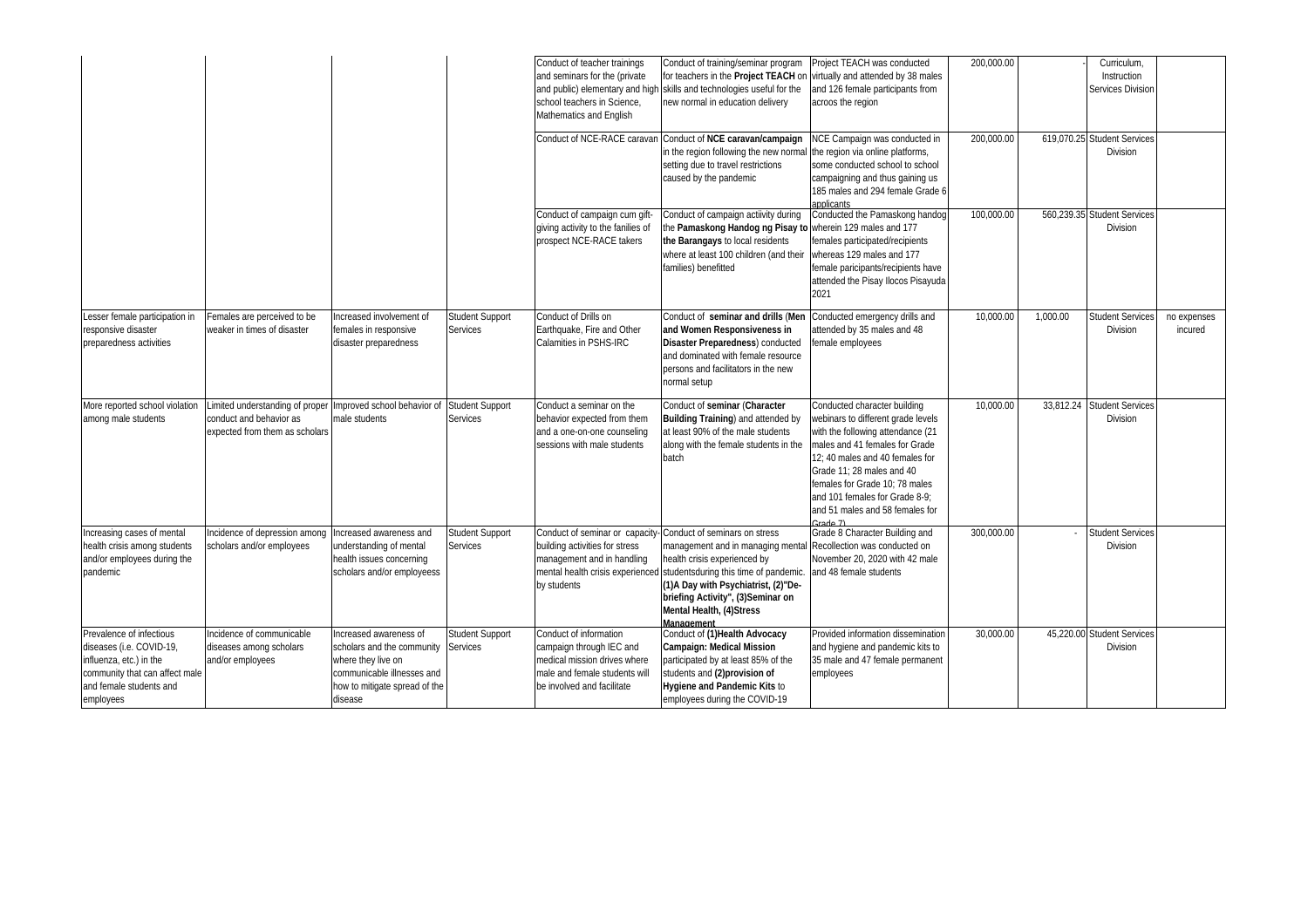|                                  |                                   |                                                     |                    | <b>ORGANIZATION-FOCUSED</b>                             |                                                                         |                                                                       |            | 1.402.389.42 |                             |                  |
|----------------------------------|-----------------------------------|-----------------------------------------------------|--------------------|---------------------------------------------------------|-------------------------------------------------------------------------|-----------------------------------------------------------------------|------------|--------------|-----------------------------|------------------|
| Limited functionality of the     | Limited capacity building         | Capacitated GFPS and GAD                            | Human Resource     | Conduct and/or attendance to                            | Attendance to trainings,                                                | 1 activity attended by 34 males and                                   | 100,000.00 |              | Office of the               |                  |
| Gender and Development           | activities and trainings for GFPS | TWG in implementing GAD                             | Development        | Gender Analysis (GA) and                                | benchmarking and consultancy                                            | 46 females employees entitled                                         |            |              | Campus                      |                  |
| (GAD) Focal Point System         | and GAD TWG members               | related program                                     |                    | Gender Mainstreaming (GM)                               | activities on GAD by the GFPS and                                       | Webinar on the standards of                                           |            |              | Director/ GAD               |                  |
| (GFPS), Secretariat and          |                                   |                                                     |                    | training of GFPS and GAD                                | <b>GAD TWG members</b>                                                  | Gender Fair Communication and                                         |            |              | Committee                   |                  |
| <b>Technical Working Group</b>   |                                   |                                                     |                    | <b>TWG</b> members                                      |                                                                         | practical tips on using Gender Fair                                   |            |              |                             |                  |
| (TWG)                            |                                   |                                                     |                    |                                                         |                                                                         | language in the classrooms and                                        |            |              |                             |                  |
| Limited awareness and            | Limited capacity building         | Increased awareness and                             | Human Resource     | <b>Conduct of Gender Sensitivity</b>                    | Conduct of GAD capacity building                                        | 2 activties were conducted; 24                                        | 300,000.00 | 8,696.60     | Office of the               |                  |
| appreciation of employees on     | activities and trainings for the  | appreciation of employees                           | Development        | Trainings (GST), Gender Issues                          | activities for at least 90% of the                                      | males and 31 females attended the                                     |            |              | Campus                      |                  |
| GAD                              | employees on GAD                  | on GAD which will equip                             |                    | and GAD appreciation activities                         | employees (GST for new                                                  | safe spaxes act webinar conducted                                     |            |              | Director/ Finance           |                  |
|                                  |                                   | them to exercise positive                           |                    | to employees                                            | employees, Campus GAD Activity,                                         | during the INSET and 31 males                                         |            |              | and                         |                  |
|                                  |                                   | gender perspectives across                          |                    |                                                         | Systemwide GAD activity, Seminar                                        | and 53 female teachers attended                                       |            |              | Administrative              |                  |
|                                  |                                   | environments (home and                              |                    |                                                         | on Gender Fair Language)                                                | the Anti-Violence and Safe Spaces                                     |            |              | Division                    |                  |
|                                  |                                   | workplace)                                          |                    |                                                         |                                                                         | Act in School for Employees during                                    |            |              |                             |                  |
|                                  |                                   |                                                     |                    |                                                         |                                                                         | the 18-day campaign to end VAWC                                       |            |              |                             |                  |
| Lack of GAD database and         | No identified variables for GAD   | Established functional and                          | Excellence in      | Conduct a joint conference with                         |                                                                         | Maintained 2 databases-                                               | 10,000.00  | 34,080.00    | Office of the               |                  |
| analysis                         | information, no sex               | sex-disaggregated database                          | governance through | GFPS, GAD TWG, CID,                                     | One functional and sex disagregated<br>database on Students' enrollment | Registrar's records of students and                                   |            |              | Campus                      |                  |
|                                  | disaggregated data, data are      |                                                     | streamlined PAPs   | SSDand HRMU to identify the                             | profile and Employees' profile                                          | HR records of employees                                               |            |              | Director/ GAD               |                  |
|                                  | available but not sex             |                                                     | administration     | variables for the creation of                           |                                                                         |                                                                       |            |              | Committee                   |                  |
|                                  | disaggregated                     |                                                     |                    | <b>GAD</b> database                                     |                                                                         |                                                                       |            |              |                             |                  |
|                                  |                                   |                                                     |                    |                                                         |                                                                         |                                                                       |            |              |                             |                  |
| R.A. 6949: Yearly Observance     | As mandated by Law                | More opportunities for men                          | Human Resource     | Participation in activities on                          | Conduct of trainings and                                                | A total of 5 activities were                                          | 5.000.00   | 119,356.91   | Office of the               |                  |
| of Women's Month                 |                                   | and women employees to<br>understand and appreciate | Development        | GAD-related programs and                                | competitions for employees,<br>students, other stakeholders and         | conducted to 334 male and 376                                         |            |              | Campus<br>Director/ Finance |                  |
|                                  |                                   | the value of considering                            |                    | projects sponsored partner<br>agencies - government and | service workers as part of the the                                      | female students and employees in<br>the Nutri Session, 81 male and 94 |            |              | and                         |                  |
|                                  |                                   | gender issues for a more                            |                    | private                                                 | Women's Month Celebration in the                                        | participaants in the GAD                                              |            |              | Administrative              |                  |
|                                  |                                   | productive work                                     |                    |                                                         | new normal setting                                                      | Advocacy Film; 33 males and 38                                        |            |              | Division                    |                  |
|                                  |                                   |                                                     |                    |                                                         |                                                                         | females in the Webinar on                                             |            |              |                             |                  |
|                                  |                                   |                                                     |                    |                                                         |                                                                         | Propagation and Care of                                               |            |              |                             |                  |
|                                  |                                   |                                                     |                    |                                                         |                                                                         | Ornamental Plants and Plant                                           |            |              |                             |                  |
|                                  |                                   |                                                     |                    |                                                         |                                                                         | Poaching; 33 males and 46                                             |            |              |                             |                  |
|                                  |                                   |                                                     |                    |                                                         |                                                                         | females in Webinar on Lifestyle                                       |            |              |                             |                  |
|                                  |                                   |                                                     |                    |                                                         |                                                                         | Diseases ; and 334 males and 376                                      |            |              |                             |                  |
|                                  |                                   |                                                     |                    |                                                         |                                                                         | females students and teachers                                         |            |              |                             |                  |
|                                  |                                   |                                                     |                    |                                                         |                                                                         | attended the National Women's                                         |            |              |                             |                  |
|                                  |                                   |                                                     |                    |                                                         |                                                                         | <b>Month Celebration Activities</b>                                   |            |              |                             |                  |
|                                  |                                   |                                                     |                    |                                                         |                                                                         | Competitions (Culminating Activity)                                   |            |              |                             |                  |
|                                  |                                   |                                                     |                    |                                                         |                                                                         | for students and employees                                            |            |              |                             |                  |
| Limited awareness of the         | Lack of platforms/approaches      | Increased understanding of                          | Human Resource     | Formulation of Information,                             | Distribution and uploading of IEC                                       | uploaded list of activities in the                                    | 10,000.00  |              | Office of the               | no expense       |
| PSHS and local community         | in which advocacies in gender     | the PSHS and local                                  | Development        | <b>Education and Communication</b>                      | material via online platforms;                                          | PSHS IRC website and publication                                      |            |              | Campus                      | incurred, used   |
| members of the gender            | perspectives and issues may be    | community members of                                |                    | (IEC) materials for the PSHS                            | Updating of GAD Corner in the                                           | materials in Pisay Ilocos facebook                                    |            |              | Director/ Finance           | online platforms |
| perspectives and gender          | disseminated to the PSHS and      | gender perspectives and                             |                    | and local community members,                            | <b>PSHS website</b>                                                     | page, updated the GAD corner                                          |            |              | and                         | in IEC           |
| issues arising from their gender | local community                   | gender issues arising from                          |                    | and improvement of the GAD                              |                                                                         |                                                                       |            |              | Administrative              | dissemination    |
| roles                            |                                   | their gender roles                                  |                    | corner                                                  |                                                                         |                                                                       |            |              | Division                    |                  |
| Married female employees         | Women have multiple roles in      | Disseminated information to                         | Human Resource     | Conduct an information                                  | Conduct of a (1)Year-End                                                | Assessed and presented the                                            | 20,000.00  | 98,596.40    | Office of the               |                  |
| often incur more absences or     | the community - productive and    | the family members of                               | Development        | dissemination activity (i.e.                            | <b>Assessment Activity and (2)Family</b>                                | campus performance and or                                             |            |              | Campus                      |                  |
| tardiness because they are       | eproductive roles.                | female employees on the                             |                    | seminar, workshop) where the                            | Day to at least 85% of the employees                                    | accomplishments for FY 2021 and                                       |            |              | Director/ GAD               |                  |
| stereotyped to do household      |                                   | gender issues that affects                          |                    | family members of the male and                          | (regular and contractual) in the new                                    | conducted thanksgiving celebration                                    |            |              | Committee                   |                  |
| and family management related    |                                   | the working mothers                                 |                    | female employees will                                   | normal setting                                                          | cum family Day or all members of                                      |            |              |                             |                  |
| responsibilities                 |                                   |                                                     |                    | understand the gender issues                            |                                                                         | Pisay Ilocos workforce wherein 66                                     |            |              |                             |                  |
|                                  |                                   |                                                     |                    | that concerns working mothers                           |                                                                         | males and 59 female employees                                         |            |              |                             |                  |
|                                  |                                   |                                                     |                    | and appreciate their value in the                       |                                                                         | have attended the activity on                                         |            |              |                             |                  |
|                                  |                                   |                                                     |                    | home                                                    |                                                                         | December 22, 2021                                                     |            |              |                             |                  |
|                                  |                                   |                                                     |                    |                                                         |                                                                         |                                                                       |            |              |                             |                  |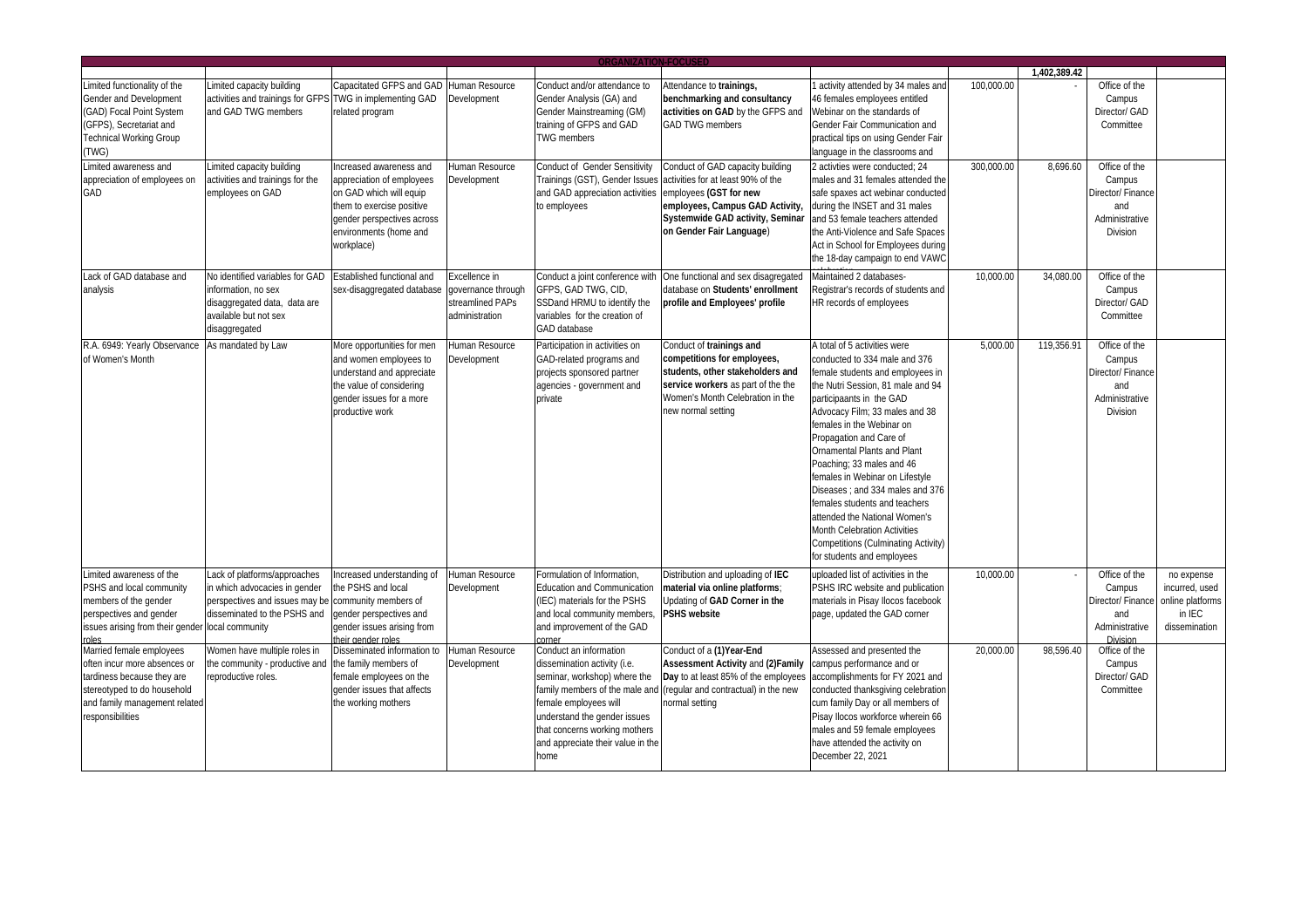| Lack of deeper appreciation of<br>male and female teachers of<br>gender perspectives in their<br>academic plans | Limited information on gender<br>perspectives as observed in the appreciation of male and<br>teaching materials of male and<br>female teachers | Increased information and<br>female teachers of gender<br>perspectives as presented in<br>their teaching materials | Curriculum and<br><b>Instruction Services</b><br>Program | Conduct of Fora for School<br>Improvement (FSI) / Focus<br><b>Group Discussion on Specific</b><br>Gender Issue or Gender-bias<br>Intervention Efforts of Each<br>Division/ Department and<br>Preparation of Gender Sensitive<br><b>Instruction Materials for</b><br><b>Students</b> | Conduct of FSI, INSET activities<br>and Teacher Trainings for at least<br>75% of all male and female teachers<br>in the new normal setting                                                                                                                      | 23 males and 31 female teachers<br>attended the INSET on Aug 19, 20,<br>23 and 24, 2021; 6 males and 14<br>females attended the FSI<br>Humanities while 18 males and 17<br>females attendded the FSI STEM<br>on March 2021; 15 males and 15<br>female staff have attended the<br>FAD OCD FSI on Dec 2, 2021; and<br>2 males and 6 females have<br>attended the SSD FSI                                                | 5,000.00 | 199,253.03 | Office of the<br>Campus<br>Director/ GAD<br>Committee |  |
|-----------------------------------------------------------------------------------------------------------------|------------------------------------------------------------------------------------------------------------------------------------------------|--------------------------------------------------------------------------------------------------------------------|----------------------------------------------------------|-------------------------------------------------------------------------------------------------------------------------------------------------------------------------------------------------------------------------------------------------------------------------------------|-----------------------------------------------------------------------------------------------------------------------------------------------------------------------------------------------------------------------------------------------------------------|-----------------------------------------------------------------------------------------------------------------------------------------------------------------------------------------------------------------------------------------------------------------------------------------------------------------------------------------------------------------------------------------------------------------------|----------|------------|-------------------------------------------------------|--|
| R.A. 9710, Section 14 (Magna<br>Carta of Women - Women's<br>Right to Health)                                    | Exposure to health risks in the<br>performance of official task<br>which is specially higher for<br>aging male and female<br>employees         | Continuous provision of<br>assistance in the monitoring<br>of employees' health                                    | Human Resource<br>Development                            | Annual Physical and Medical<br>Examination (inclusive of<br>reproductive health tests) and<br>required swab testing for<br>employees                                                                                                                                                | Conduct of annual physico-medical<br>examination and relevant COVID-19 monitoring the health conditions of<br>testing for at least 85% of all<br>employees as part of monitoring and<br>mitigation of the spread of the disease trasnmission of COVID-19 in the | 2 activities were done as part of<br>employees and also as preventive<br>measure to stop the widespread<br>campus; 28 male and 43 female<br>permanent employees have<br>undergone availed the annual<br>medical-dental-neuro-psychological<br>examination for CY 2021; 61 male<br>(29 permanent; 32 COS/JO) and<br>52 female (43 permanent; 9<br>COS/JO) employees were tested<br>with the PanAbbott antigen test kit | 5,000.00 | 942,406.48 | Office of the<br>Campus<br>Director/ GAD<br>Committee |  |

**ZANDRA B. LID-AYAN JOSHUA E. GO MARY ANN R. LAGUA RONNALEE N. ORTEZA, Ph.D.** JOSHUA E. GO<br>Budget Officer/GAD TWG

Prepared by:  $\bigcap$  Approved by: